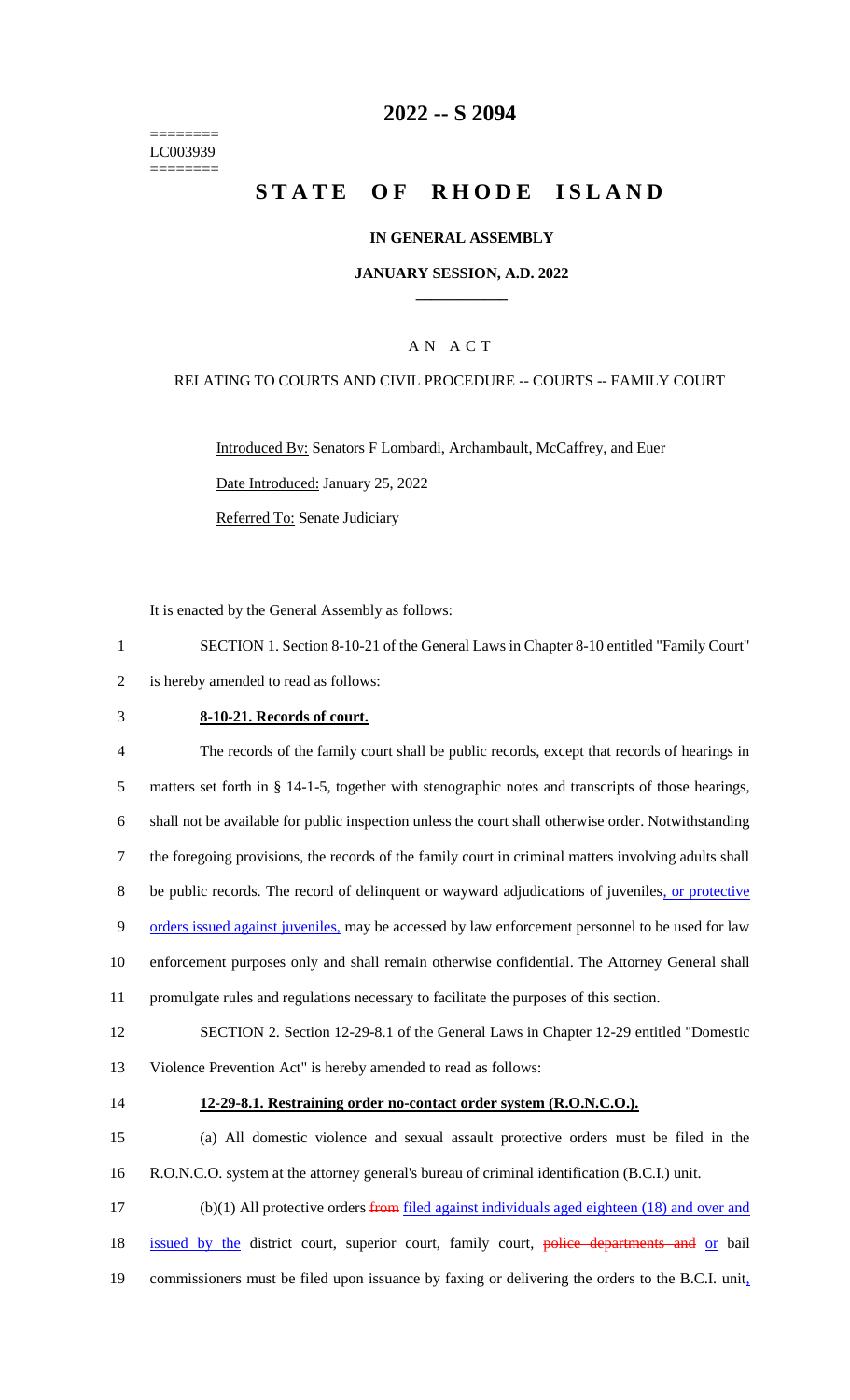1 either electronically or in hard copy, no later than the end of the day of issuance. Orders shall include the following: the terms of the order, the date of issuance, the date of the second hearing (if any), the dates of birth of the parties, and the date of expiration.

 (2) All modifications and terminations of the orders must also be faxed or delivered to the 5 B.C.I. unit, either electronically or in hard copy, no later than the end of the day of the modification. Any protective order issued pursuant to chapter 15 of title 15, chapter 8.1 of title 8, and chapter 5 of title 15 which is terminated or expires for any reason, and any no-contact order issued by any superior court, district court or family court which is removed, rescinded or expired for any reason shall be expunged within thirty (30) days from the R.O.N.C.O. system and the prior existence of the protective order or no-contact order shall not be disclosed except by court order. (c) A person entitled to protection under an existing protection order shall, upon request,

 be given a certified copy of the order by the court clerk. The attorney general's B.C.I. unit shall accept the certified copy and enter that copy into the R.O.N.C.O. system.

 (d) For purposes of this section, "protective orders" includes all family, district, and superior court restraining orders issued against individuals aged eighteen (18) and over, as well as 16 district and superior court no-contact orders issued against individuals aged eighteen (18) and over. SECTION 3. This act shall take effect upon passage.

======== LC003939 ========